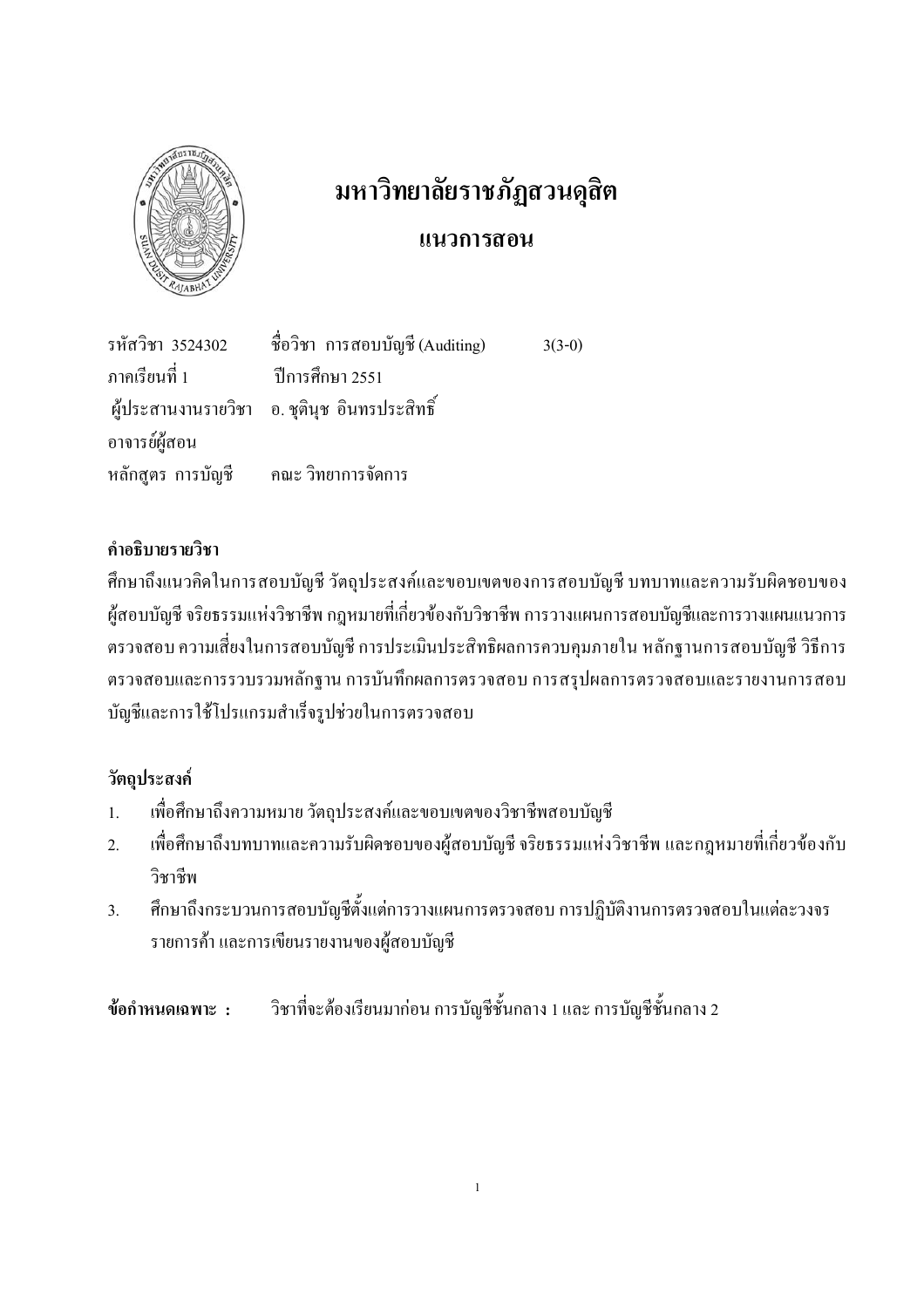### กิจกรรมการเรียนการสอน

|                |                                                                                                                                       | กิจกรรมการเรียนการสอน                                        |               |       |                 |                           |                           |           |           |             |         | สื่อการสอน |            |                   |         |                                                                  |
|----------------|---------------------------------------------------------------------------------------------------------------------------------------|--------------------------------------------------------------|---------------|-------|-----------------|---------------------------|---------------------------|-----------|-----------|-------------|---------|------------|------------|-------------------|---------|------------------------------------------------------------------|
|                |                                                                                                                                       | กิจกรรม                                                      |               |       |                 | สอดคล้องด้าน              |                           |           |           |             |         |            |            |                   |         |                                                                  |
| สัปดาห์<br>ที่ | เนื้อหา                                                                                                                               |                                                              | บริการวิชาการ | วิจัย | คุณธรรมจริยธรรม | ทำนุบำรุง<br>ศิลปวัฒนธรรม | เน้นผู้เรียนเป็น<br>สำคัญ | เทคโนโลยี | บุคลิกภาพ | Power point | VCD/DVD | Internet   | E-learning | <b>Blackboard</b> | Website | การวัดผลการ<br>เรียนรู้                                          |
| $\mathbf{1}$   | ิบทที่ 1 แนวคิดเกี่ยวกับการ<br>สอบบัญชี<br>- แนวคิดเกี่ยวกับการสอบบัญชี                                                               | 1. บรรยายเนื้อหาบทที่ 1และทำ<br>แบบฝึกหัดท้ายบท              |               |       |                 |                           |                           |           |           |             |         |            |            |                   |         | นักศึกษาสามารถทำ<br>แบบฝึกหัดใค้ถูกต้องไม่<br>น้อยกว่าร้อยละ 70  |
|                | - ผู้ตรวจสอบและสำนัก<br>งานสอบบัญชี<br>- การตรวจสอบงบการเงิน<br>- สถานการณ์แวดล้อมที่มีต่องบ<br>การเงิน                               | 2. มอบหมายงานค้นคว้า หัวข้อ<br>กฎหมายที่เกี่ยวข้องกับวิชาชีพ |               |       |                 |                           |                           |           |           |             |         |            |            |                   |         |                                                                  |
| $\overline{2}$ | บทที่ 2 สภาพแวดล้อมและ<br>กฎหมายที่เกี่ยวกับวิชาชีพ                                                                                   | 1. บรรยายเนื้อหาบทที่ 2 และทำ<br>แบบฝึกหัดท้ายบท             |               |       |                 |                           |                           |           |           |             |         |            |            |                   |         |                                                                  |
|                | บัญชี<br>พัฒนาการของวิชาชีพสอบ<br>บัญชี<br>สถาบันทางการสอบบัญชี<br>กฎหมายการบัญชีและการสอบ<br>บัญชี<br>การควบคุมคุณภาพงานสอบ<br>บัญชี | 2. นำเสนองานค้นคว้า หัวข้อ<br>กฎหมายที่เกี่ยวข้องกับวิชาชีพ  |               |       |                 |                           |                           |           |           |             |         |            |            |                   |         | การนำเสนอได้คะแนน<br>ผ่านเกณฑ์ขั้นต่ำคือไม่น้อย<br>กว่าร้อยละ 50 |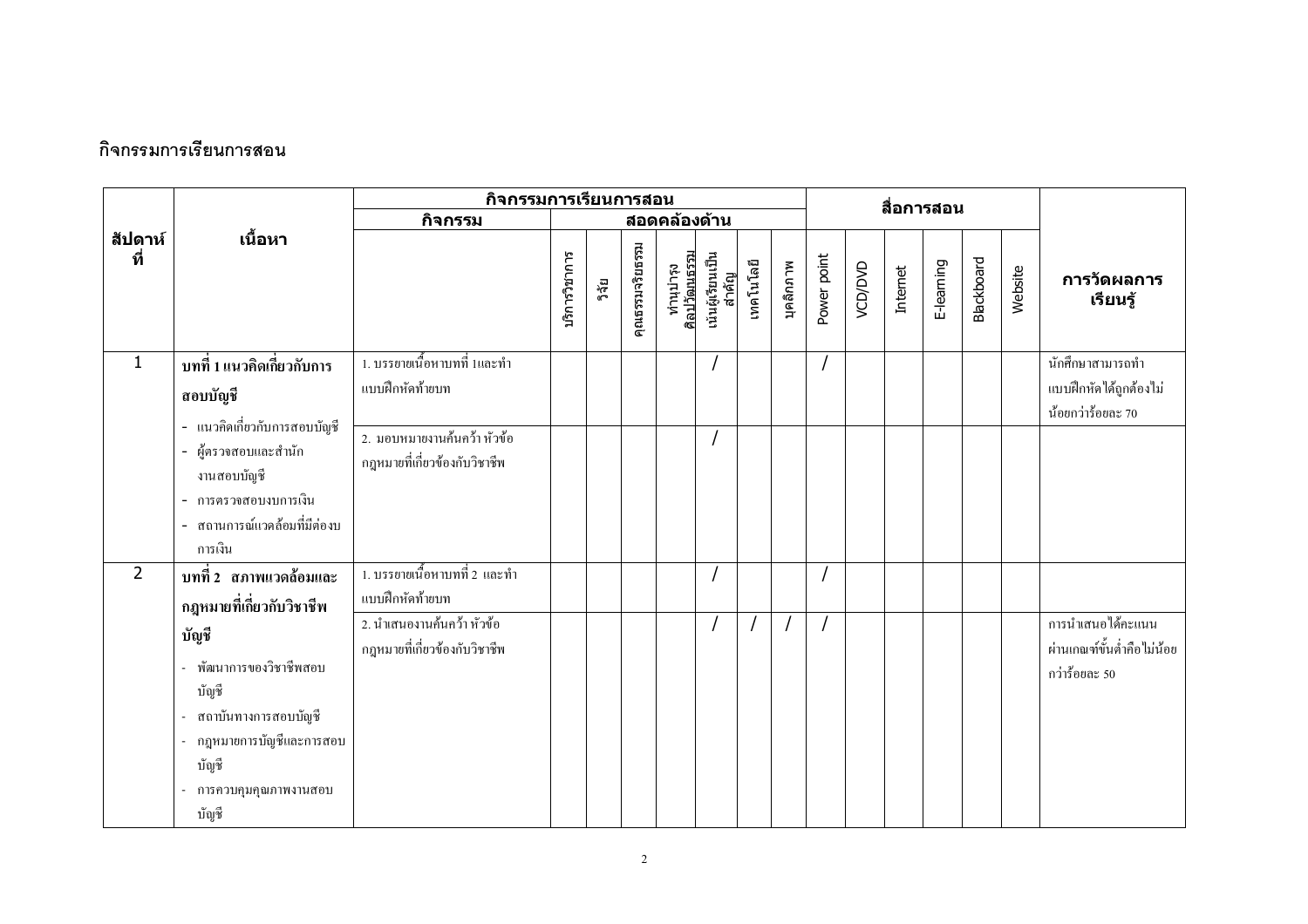|                |                                                                                                                                                                                        | กิจกรรมการเรียนการสอน                      |               |       |                 |                           |                           |           |           | สื่อการสอน  |         |          |            |            |         |                                                                           |
|----------------|----------------------------------------------------------------------------------------------------------------------------------------------------------------------------------------|--------------------------------------------|---------------|-------|-----------------|---------------------------|---------------------------|-----------|-----------|-------------|---------|----------|------------|------------|---------|---------------------------------------------------------------------------|
|                |                                                                                                                                                                                        | กิจกรรม                                    |               |       |                 | สอดคล้องด้าน              |                           |           |           |             |         |          |            |            |         |                                                                           |
| สัปดาห์<br>ที่ | เนื้อหา                                                                                                                                                                                |                                            | บริการวิชาการ | วิจัย | คุณธรรมจริยธรรม | ทำนุบำรุง<br>ศิลปวัฒนธรรม | เน้นผู้เรียนเป็น<br>สำคัญ | เทคโนโลยี | บุคลิกภาพ | Power point | VCD/DVD | Internet | E-learning | Blackboard | Website | การวัดผลการ<br>เรียนรู้                                                   |
| 3              | บทที่ 3 หลักฐานการสอบ<br>บัญชีและการตรวจสอบ<br>ความหมาย และประเภทของ                                                                                                                   | 1. บรรยายเนื้อหาบทที่ 3 และทำ<br>แบบฝึกหัด |               |       |                 |                           |                           |           |           |             |         |          |            |            |         | นักศึกษาสามารถทำ<br>แบบฝึกหัดได้ถูกต้องไม่<br>น้อยกว่าร้อยละ 70           |
|                | หลักฐานการตรวจสอบ<br>วิธีการตรวจสอบ<br>$\blacksquare$                                                                                                                                  | 2. การจัดกลุ่มอภิปรายคำถามอัตนัย<br>ข้อ 5  |               |       |                 |                           |                           |           |           |             |         |          |            |            |         |                                                                           |
|                | ีบทที่ 4 การวางแผน<br>งานสอบบัญชี<br>- แนวคิดเกี่ยวกับการวาง<br>แผนการสอบบัญชี<br>การวางแผนงานสอบบัญชี<br>$\blacksquare$<br>ในช่วงต้น<br>คณะกรรมการตรวจสอบ<br>และการใช้ผลงานของผู้อื่น | 3. บรรยายเนื้อหาบทที่ 4 และทำ<br>แบบฝึกหัด |               |       |                 |                           |                           |           |           |             |         |          |            |            |         | นักศึกษาสามารถทำ<br>แบบฝึกหัดได้ถูกต้องไม่<br>น้อยกว่าร้อยละ 70           |
| 4              | ้บทที่ 5 ความเสี่ยงในการสอบ<br>บัญชีและการควบคุมภายใน<br>- ความเสี่ยงในการสอบบัญชี                                                                                                     | 1. บรรยายเนื้อหาบทที่ 5 และทำ<br>แบบฝึกหัด |               |       |                 |                           |                           |           |           |             |         |          |            |            |         | <u>ี้ นักศึกษาสามารถทำ</u><br>แบบฝึกหัดใค้ถูกต้องไม่<br>น้อยกว่าร้อยละ 70 |
|                | - การควบคุมภายใน                                                                                                                                                                       | 2. การจัดกลุ่มอภิปรายคำถามอัตนัย<br>ข้อ 5  |               |       |                 |                           |                           |           |           |             |         |          |            |            |         |                                                                           |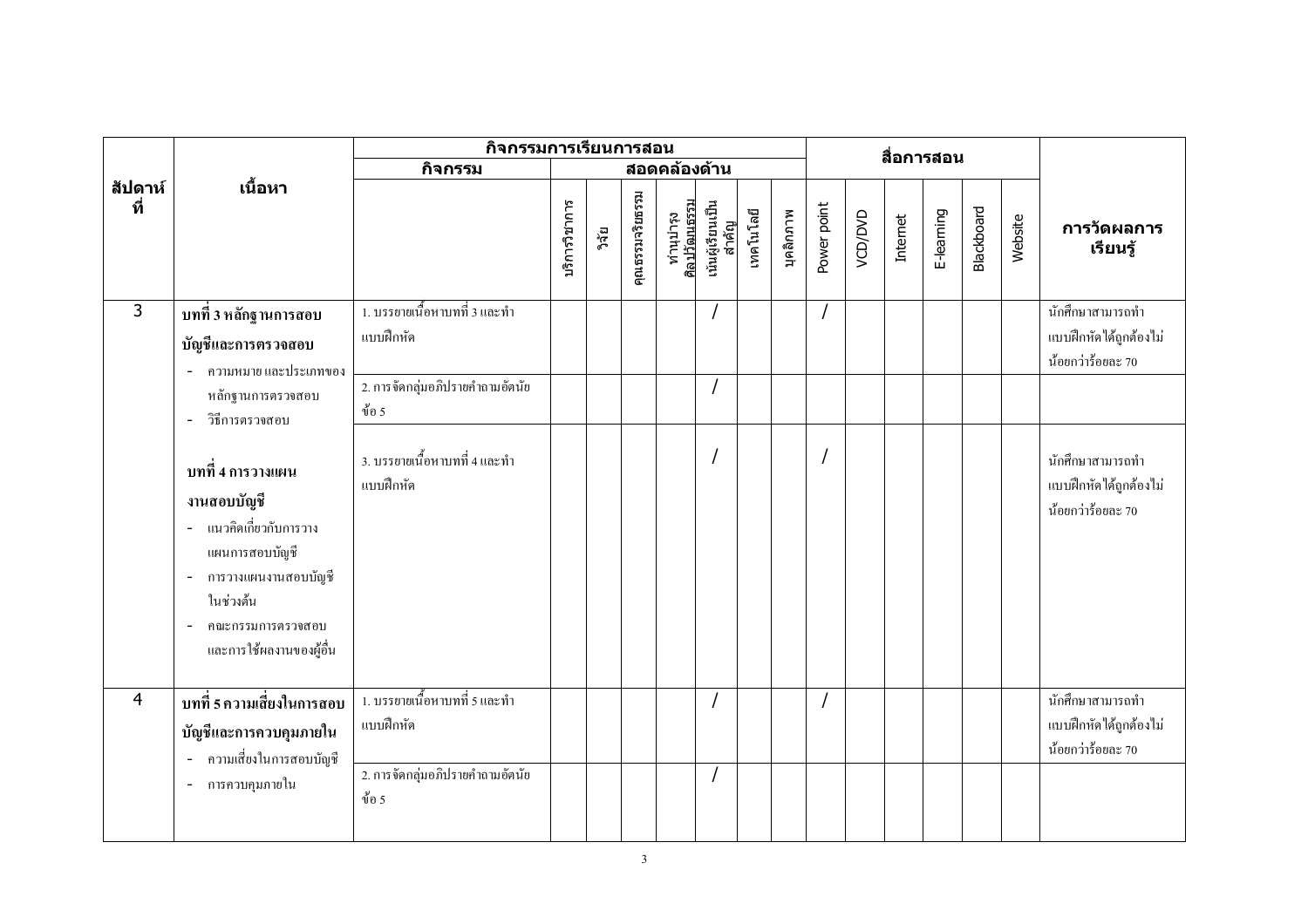|                |                                                                                                                                                                                                                                | ์กิจกรรมการเรียนการสอน                                                         |               |       |                 |                           |                           |           |           |             |         | สื่อการสอน |            |                   |         |                                                                 |
|----------------|--------------------------------------------------------------------------------------------------------------------------------------------------------------------------------------------------------------------------------|--------------------------------------------------------------------------------|---------------|-------|-----------------|---------------------------|---------------------------|-----------|-----------|-------------|---------|------------|------------|-------------------|---------|-----------------------------------------------------------------|
|                |                                                                                                                                                                                                                                | กิจกรรม                                                                        |               |       |                 | สอดคล้องด้าน              |                           |           |           |             |         |            |            |                   |         |                                                                 |
| สัปดาห์<br>ที่ | เนื้อหา                                                                                                                                                                                                                        |                                                                                | บริการวิชาการ | วิจัย | คุณธรรมจริยธรรม | ทำนุบำรุง<br>ศิลปวัฒนธรรม | เน้นผู้เรียนเป็น<br>สำคัญ | เทคโนโลยี | บุคลิกภาพ | Power point | VCD/DVD | Internet   | E-learning | <b>Blackboard</b> | Website | การวัดผลการ<br>เรียนรู้                                         |
| 4              | ิบทที่ 19 การเลือกตัวอย่างใน<br>การสอบบัญชี<br>- แนวคิดเกี่ยวกับการเลือก<br>ตัวอย่างในการสอบบัญชี<br>ขั้นตอนการเลือกตัวอย่างใน<br>$\overline{a}$<br>การสอบบัญชี<br>บทบาทของการเลือก<br>$\blacksquare$<br>ตัวอย่างในการสอบบัญชี | 1. บรรยายเนื้อหาบทที่ 19 และทำ<br>แบบฝึกหัด                                    |               |       |                 |                           |                           |           |           |             |         |            |            |                   |         | นักศึกษาสามารถทำ<br>แบบฝึกหัดได้ถูกต้องไม่<br>น้อยกว่าร้อยละ 70 |
| 5              | ิบทที่ 6 แผนการสอบบัญชี<br>โดยรวมและแนวการสอบ<br>บัญชี                                                                                                                                                                         | 1. บรรยายเนื้อหาบทที่ 6 และทำ<br>แบบฝึกหัด<br>2. การจัดกลุ่มอภิปรายคำถามอัตนัย |               |       |                 |                           |                           |           |           |             |         |            |            |                   |         | นักศึกษาสามารถทำ<br>แบบฝึกหัดใค้ถูกต้องไม่<br>น้อยกว่าร้อยละ 70 |
|                | แผนการสอบบัญชีและแนว<br>$\overline{\phantom{a}}$<br>การสอบบัญชี<br>บทที่ 7 กระดาษทำการของ<br>ผู้สอบบัญชี<br>การจัดทำกระดาษทำการ<br>การเก็บรวบรวมและ<br>$\overline{\phantom{a}}$<br>กรรมสิทธิ์ในกระคาษทำการ                     | ข้อ 3-5<br>3. บรรยายเนื้อหาบทที่ 7 และทำ<br>แบบฝึกหัด                          |               |       |                 |                           |                           |           |           |             |         |            |            |                   |         | นักศึกษาสามารถทำ<br>แบบฝึกหัดได้ถูกต้องไม่<br>น้อยกว่าร้อยละ 70 |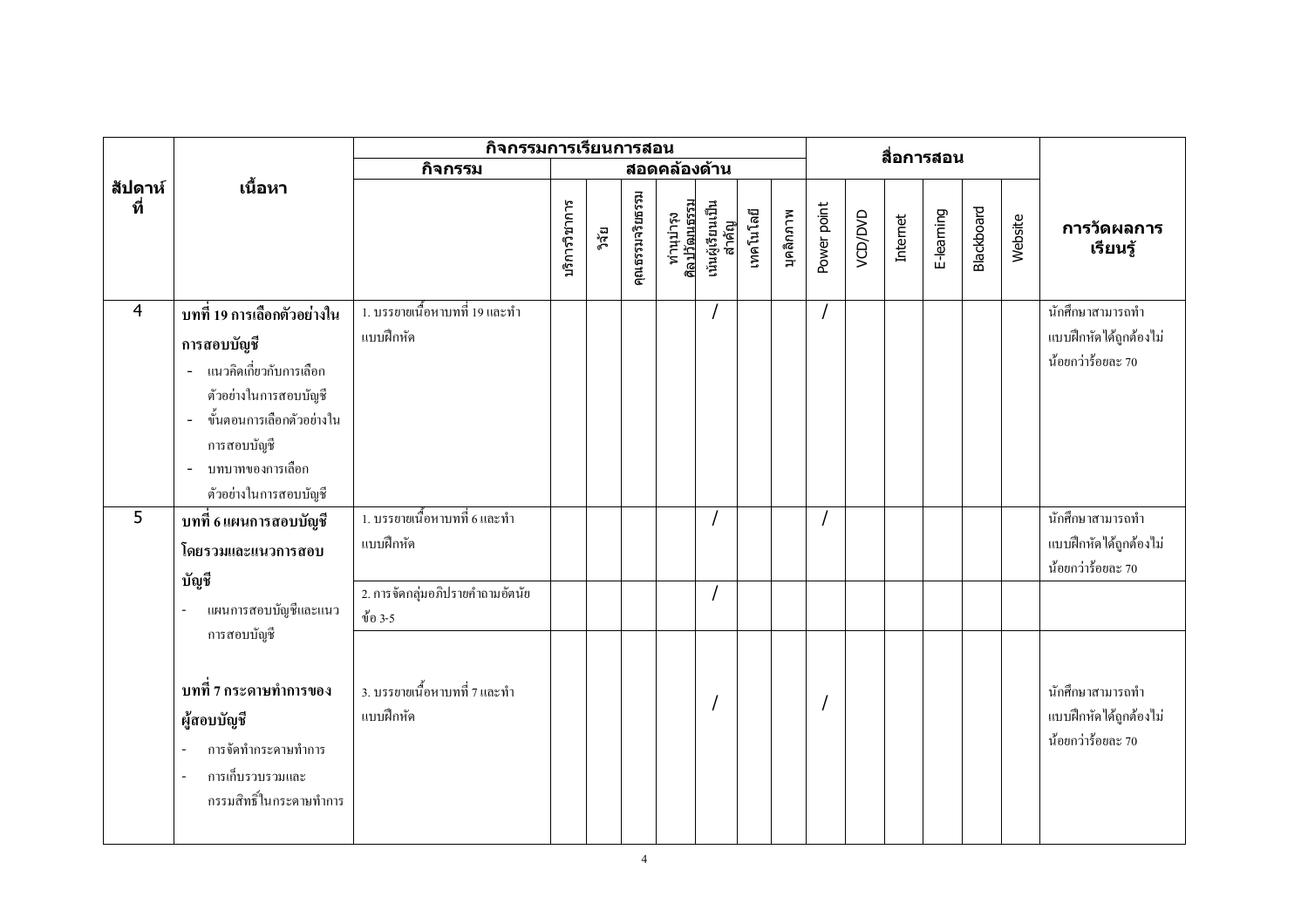|                |                                                                                                                   | ีกิจกรรมการเรียนการสอน<br>สื่อการสอน<br>สอดคล้องด้าน                       |               |       |                 |                           |                           |           |           |             |         |          |            |            |         |                                                                 |
|----------------|-------------------------------------------------------------------------------------------------------------------|----------------------------------------------------------------------------|---------------|-------|-----------------|---------------------------|---------------------------|-----------|-----------|-------------|---------|----------|------------|------------|---------|-----------------------------------------------------------------|
|                |                                                                                                                   | กิจกรรม                                                                    |               |       |                 |                           |                           |           |           |             |         |          |            |            |         |                                                                 |
| สัปดาห์<br>ที่ | เนื้อหา                                                                                                           |                                                                            | บริการวิชาการ | วิจัย | คุณธรรมจริยธรรม | ทำนุบำรุง<br>ศิลปวัฒนธรรม | เน้นผู้เรียนเป็น<br>สำคัญ | เทคโนโลยี | บุคลิกภาพ | Power point | VCD/DVD | Internet | E-learning | Blackboard | Website | การวัดผลการ<br>เรียนรู้                                         |
| 6              | บทที่ 8 การตรวจสอบวงจร                                                                                            |                                                                            |               |       |                 |                           |                           |           |           |             |         |          |            |            |         |                                                                 |
|                | รายได้<br>วงจรรายการค้า<br>$\overline{a}$<br>แนวคิดวงจรรายได้<br>$\overline{\phantom{a}}$                         | 1. บรรยายเนื้อหาบทที่ 8 และทำ<br>แบบฝึกหัด                                 |               |       |                 |                           |                           |           |           |             |         |          |            |            |         | นักศึกษาสามารถทำ<br>แบบฝึกหัดได้ถูกต้องไม่<br>น้อยกว่าร้อยละ 70 |
|                | การควบคุมภายในวงจร<br>$\sim$<br>รายได้<br>การตรวจสอบวงจรรายใด้<br>$\omega$                                        | 2. จัดทำแนวการสอบบัญชีวงจร<br>รายได้จากกรณีศึกษาที่กำหนดให้และ<br>อภิปราย  |               |       |                 |                           |                           |           |           |             |         |          |            |            |         |                                                                 |
| $\overline{7}$ | บทที่ 9 การตรวจสอบวงจร<br>รายได้<br>แนวคิดวงจรรายจ่าย<br>$\overline{\phantom{a}}$<br>การควบคุมภายในวงจร<br>$\sim$ | 1. บรรยายเนื้อหาบทที่ 9 และทำ<br>แบบฝึกหัด                                 |               |       |                 |                           |                           |           |           |             |         |          |            |            |         | นักศึกษาสามารถทำ<br>แบบฝึกหัดใค้ถูกต้องไม่<br>น้อยกว่าร้อยละ 70 |
|                | รายจ่าย<br>การตรวจสอบวงจรรายจ่าย                                                                                  | 2. จัดทำแนวการสอบบัญชีวงจร<br>รายจ่ายจากกรณีศึกษาที่กำหนดให้<br>และอภิปราย |               |       |                 |                           |                           |           |           |             |         |          |            |            |         |                                                                 |
| 8              | สอบกลางภาค                                                                                                        |                                                                            |               |       |                 |                           |                           |           |           |             |         |          |            |            |         |                                                                 |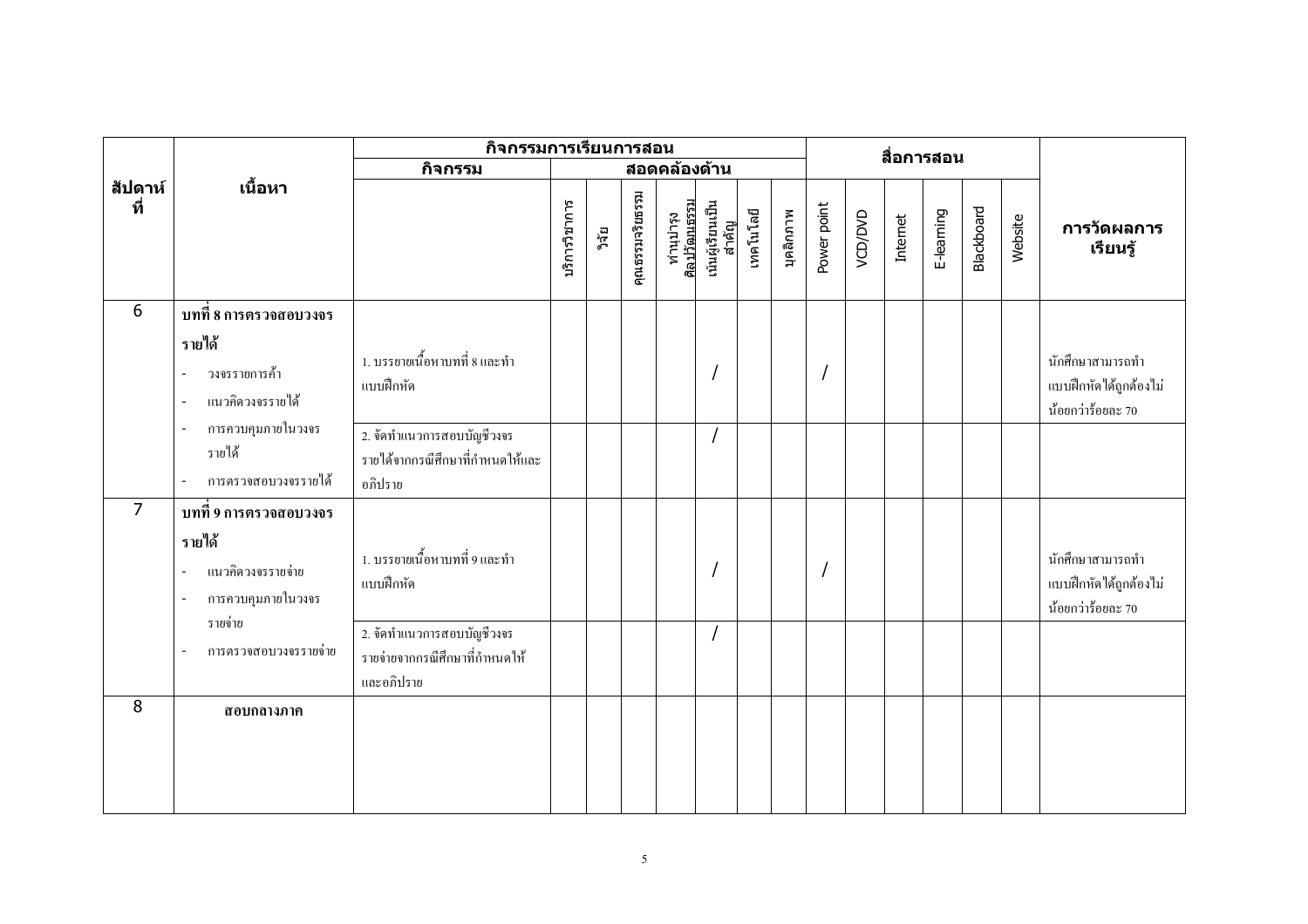|                |                                                                                                                                                                                                                                                                                | กิจกรรมการเรียนการสอน                                                                                                                             |               |       |                 |              |                                                        |           |           | สื่อการสอน  |         |          |            |            |         |                                                                 |
|----------------|--------------------------------------------------------------------------------------------------------------------------------------------------------------------------------------------------------------------------------------------------------------------------------|---------------------------------------------------------------------------------------------------------------------------------------------------|---------------|-------|-----------------|--------------|--------------------------------------------------------|-----------|-----------|-------------|---------|----------|------------|------------|---------|-----------------------------------------------------------------|
|                |                                                                                                                                                                                                                                                                                | กิจกรรม                                                                                                                                           |               |       |                 | สอดคล้องด้าน |                                                        |           |           |             |         |          |            |            |         |                                                                 |
| สัปดาห์<br>ที่ | เนื้อหา                                                                                                                                                                                                                                                                        |                                                                                                                                                   | บริการวิชาการ | วิจัย | คุณธรรมจริยธรรม |              | ทำนุบำรุง<br>ศิลปวัฒนธรรม<br>เน้นผู้เรียนเป็น<br>สำคัญ | เทคโนโลยี | บุคลิกภาพ | Power point | VCD/DVD | Internet | E-learning | Blackboard | Website | การวัดผลการ<br>เรียนรู้                                         |
| 9              | บทที่ 10 การตรวจสอบวงจร                                                                                                                                                                                                                                                        | 1. บรรยายเนื้อหาบทที่ 10 และทำ                                                                                                                    |               |       |                 |              |                                                        |           |           |             |         |          |            |            |         | นักศึกษาสามารถทำ                                                |
|                | ึการผลิตและวงจรค่าจ้าง                                                                                                                                                                                                                                                         | แบบฝึกหัด                                                                                                                                         |               |       |                 |              |                                                        |           |           |             |         |          |            |            |         | แบบฝึกหัดได้ถูกต้องไม่<br>น้อยกว่าร้อยละ 70                     |
|                | แรงงาน<br>แนวคิดวงจรการผลิต<br>การควบคุมภายในวงจรการ<br>$\overline{\phantom{a}}$<br>ผลิต<br>การตรวจสอบวงจรการผลิต<br>แนวคิดวงจรค่าจ้างแรงงาน<br>$\overline{\phantom{a}}$<br>การควบคุมภายในวงจร<br>$\overline{\phantom{a}}$<br>ค่าจ้างแรงงาน<br>การตรวจสอบวงจรค่าจ้าง<br>แรงงาน | 2. จัดทำแนวการสอบบัญชีสินค้า<br>้คงเหลือ จากกรณีศึกษาที่กำหนดให้<br>และอภิปราย                                                                    |               |       |                 |              |                                                        |           |           |             |         |          |            |            |         |                                                                 |
| 10             | บทที่ 11 การตรวจสอบวงจร<br>การจัดหาเงิน<br>แนวคิดวงจรการจัดหาเงิน<br>การควบคุมภายในวงจรการ<br>$\overline{\phantom{a}}$<br>จัดหาเงิน<br>การตรวจสอบวงจรการ<br>จัดหาเงิน                                                                                                          | 1. บรรยายเนื้อหาบทที่ 11 และทำ<br>แบบฝึกหัด<br>2. จัดทำแนวการสอบบัญชีหนี้สิน<br>ระยะยาว และส่วนของผู้ถือหุ้นจาก<br>กรณีศึกษาที่กำหนดให้และอภิปราย |               |       |                 |              |                                                        |           |           |             |         |          |            |            |         | นักศึกษาสามารถทำ<br>แบบฝึกหัดได้ถูกต้องไม่<br>น้อยกว่าร้อยละ 70 |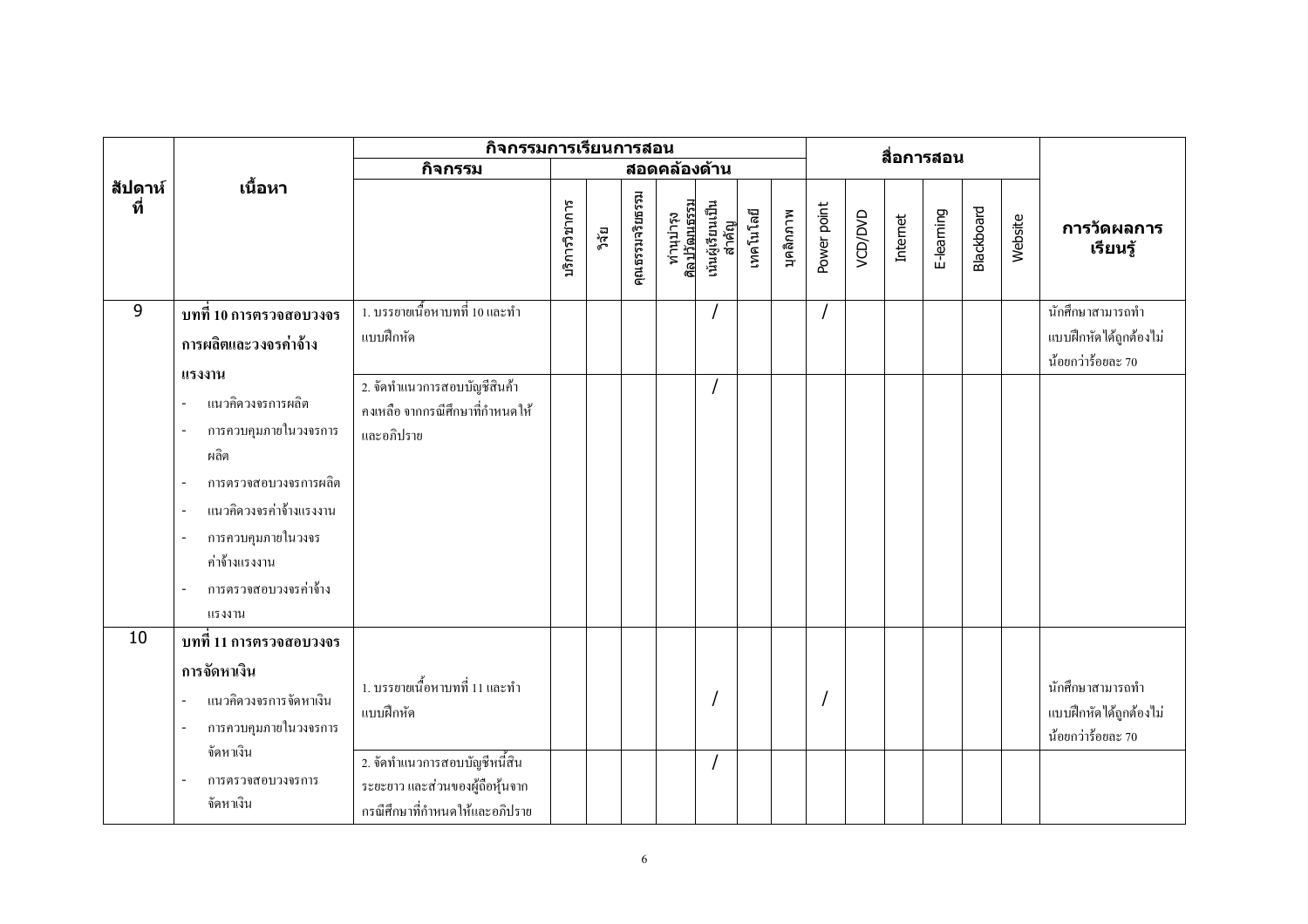|                |                                                                                                                                                                                                                                               | กิจกรรมการเรียนการสอน                                                                                     |               |       |                 |                           |                           |           |           | สื่อการสอน  |         |          |            |            |         |                                                                 |
|----------------|-----------------------------------------------------------------------------------------------------------------------------------------------------------------------------------------------------------------------------------------------|-----------------------------------------------------------------------------------------------------------|---------------|-------|-----------------|---------------------------|---------------------------|-----------|-----------|-------------|---------|----------|------------|------------|---------|-----------------------------------------------------------------|
|                |                                                                                                                                                                                                                                               | กิจกรรม                                                                                                   |               |       |                 | สอดคล้องด้าน              |                           |           |           |             |         |          |            |            |         |                                                                 |
| สัปดาห์<br>ที่ | เนื้อหา                                                                                                                                                                                                                                       |                                                                                                           | บริการวิชาการ | วิจัย | คุณธรรมจริยธรรม | ทำนุบำรุง<br>ศิลปวัฒนธรรม | เน้นผู้เรียนเป็น<br>สำคัญ | เทคโนโลยี | บุคลิกภาพ | Power point | VCD/DVD | Internet | E-learning | Blackboard | Website | การวัดผลการ<br>เรียนรู้                                         |
| 11             | บทที่ 12 การตรวจสอบวงจร<br>การลงทุน<br>แนวคิดวงจรการลงทุนใน<br>$\overline{\phantom{a}}$                                                                                                                                                       | 1. บรรยายเนื้อหาบทที่ 12 และทำ<br>แบบฝึกหัด                                                               |               |       |                 |                           |                           |           |           |             |         |          |            |            |         | นักศึกษาสามารถทำ<br>แบบฝึกหัดใค้ถูกต้องไม่<br>น้อยกว่าร้อยละ 70 |
|                | หลักทรัพย์<br>การควบคุมภายในวงจรการ<br>$\overline{\phantom{a}}$<br>ิลงทุน                                                                                                                                                                     | 2. จัดทำแนวการสอบบัญชีเงินลงทุน<br>ในหลักทรัพย์ และสินทรัพย์ถาวร<br>จากกรณีศึกษาที่กำหนดให้และ<br>อภิปราย |               |       |                 |                           |                           |           |           |             |         |          |            |            |         |                                                                 |
|                | การตรวจสอบในเนื้อหา<br>$\overline{\phantom{a}}$<br>สาระวงจรการลงทุนใน<br>หลักทรัพย์<br>แนวคิดวงจรการลงทุนใน<br>$\overline{\phantom{a}}$<br>สินทรัพย์ถาวร<br><sub>ิ</sub> การตรวจสอบในเนื้อหา<br>$\overline{\phantom{a}}$<br>สาระสินทรัพย์ถาวร | 3. มอบหมายงานค้นคว้า หัวข้อ<br>มาตรฐานการสอบบัญชีที่เกี่ยวข้อง                                            |               |       |                 |                           | $\overline{I}$            |           |           |             |         |          |            |            |         |                                                                 |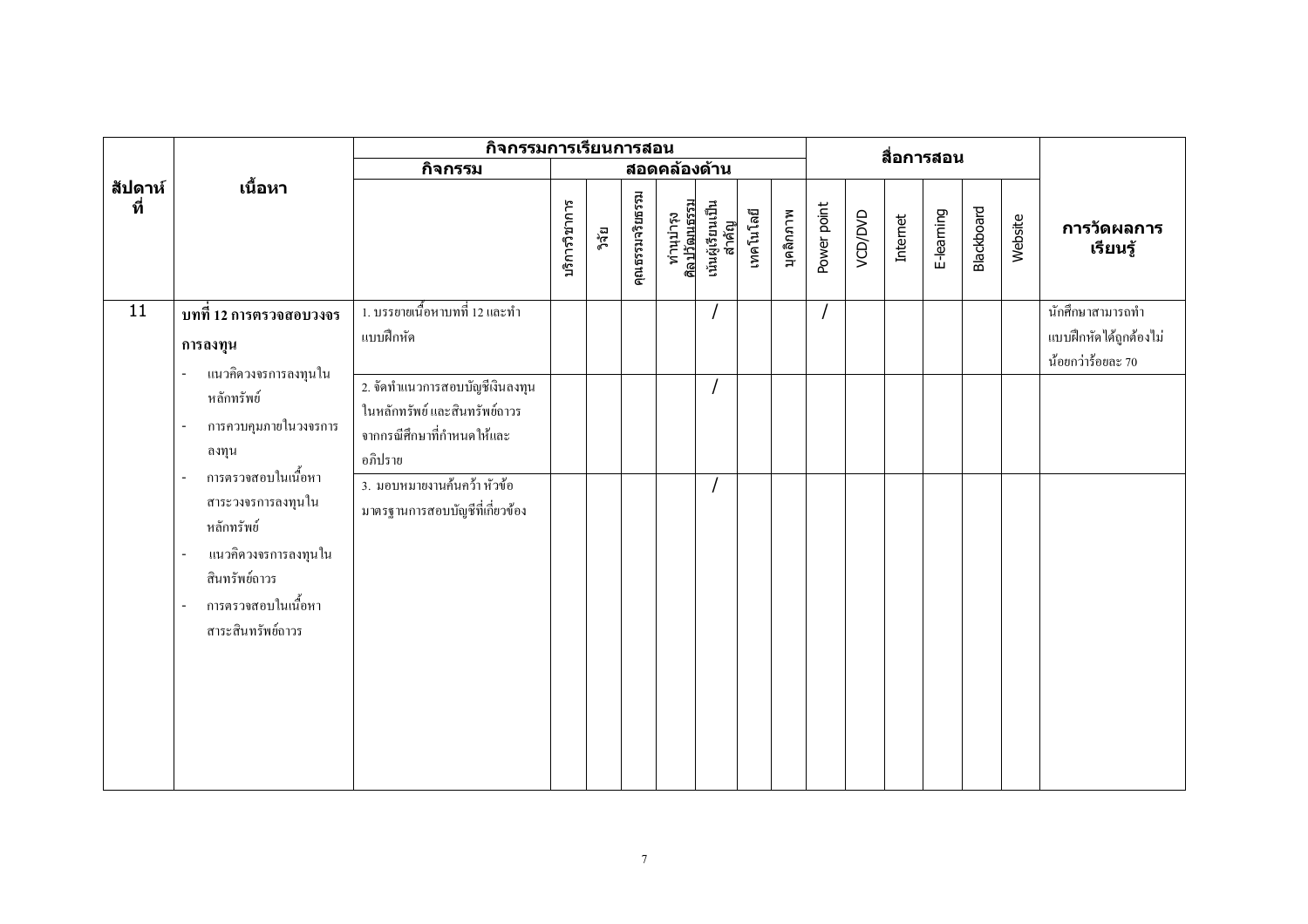|                |                                                                           | กิจกรรมการเรียนการสอน           |               |       |                 |                           |                           |           |                | สื่อการสอน  |         |          |            |                   |         |                            |
|----------------|---------------------------------------------------------------------------|---------------------------------|---------------|-------|-----------------|---------------------------|---------------------------|-----------|----------------|-------------|---------|----------|------------|-------------------|---------|----------------------------|
|                |                                                                           | กิจกรรม                         |               |       |                 |                           | สอดคล้องด้าน              |           |                |             |         |          |            |                   |         |                            |
| สัปดาห์<br>ที่ | เนื้อหา                                                                   |                                 | บริการวิชาการ | วิจัย | คุณธรรมจริยธรรม | ทำนุบำรุง<br>ศิลปวัฒนธรรม | เน้นผู้เรียนเป็น<br>สำคัญ | เทคโนโลยี | บุคลิกภาพ      | Power point | VCD/DVD | Internet | E-learning | <b>Blackboard</b> | Website | การวัดผลการ<br>เรียนรู้    |
| 12             | ิบทที่ 13 การตรวจสอบที่                                                   | 1. นำเสนอ งานค้นคว้า หัวข้อ     |               |       |                 |                           | $\prime$                  |           | $\overline{1}$ |             |         |          |            |                   |         | การนำเสนอได้คะแนน          |
|                | สำคัญเฉพาะกรณี                                                            | มาตรฐานการสอบบัญชีที่เกี่ยวข้อง |               |       |                 |                           |                           |           |                |             |         |          |            |                   |         | ผ่านเกณฑ์ขั้นต่ำคือไม่น้อย |
|                | การตรวจสอบยอดยกมาใน<br>$\overline{a}$                                     |                                 |               |       |                 |                           |                           |           |                |             |         |          |            |                   |         | กว่าร้อยละ 50              |
|                | การสอบบัญชีครั้งแรก                                                       | 2. สรุปเนื้อหาบทที่ 13 และทำ    |               |       |                 |                           |                           |           |                |             |         |          |            |                   |         | นักศึกษาสามารถทำ           |
|                | การตรวจสอบข้อมูลเกี่ยวกับ                                                 | แบบฝึกหัด                       |               |       |                 |                           |                           |           |                |             |         |          |            |                   |         | แบบฝึกหัดใค้ถูกต้องไม่     |
|                | บุคคลหรือกิจการที่เกี่ยวข้อง                                              |                                 |               |       |                 |                           |                           |           |                |             |         |          |            |                   |         | น้อยกว่าร้อยละ 70          |
|                | กัน                                                                       |                                 |               |       |                 |                           |                           |           |                |             |         |          |            |                   |         |                            |
|                |                                                                           |                                 |               |       |                 |                           |                           |           |                |             |         |          |            |                   |         |                            |
|                | การตรวจสอบข้อมูลทาง<br>$\overline{\phantom{a}}$<br>การเงินจำแนกตามส่วนงาน |                                 |               |       |                 |                           |                           |           |                |             |         |          |            |                   |         |                            |
|                |                                                                           |                                 |               |       |                 |                           |                           |           |                |             |         |          |            |                   |         |                            |
|                | การตรวจสอบประมาณการ<br>$\sim$                                             |                                 |               |       |                 |                           |                           |           |                |             |         |          |            |                   |         |                            |
|                | ทางบัญชี                                                                  |                                 |               |       |                 |                           |                           |           |                |             |         |          |            |                   |         |                            |
|                | การตรวจสอบกิจการที่มี                                                     |                                 |               |       |                 |                           |                           |           |                |             |         |          |            |                   |         |                            |
|                | ปัญหาการดำเนินงาน                                                         |                                 |               |       |                 |                           |                           |           |                |             |         |          |            |                   |         |                            |
|                | ต่อเนื่อง                                                                 |                                 |               |       |                 |                           |                           |           |                |             |         |          |            |                   |         |                            |
|                |                                                                           |                                 |               |       |                 |                           |                           |           |                |             |         |          |            |                   |         |                            |
|                |                                                                           |                                 |               |       |                 |                           |                           |           |                |             |         |          |            |                   |         |                            |
|                |                                                                           |                                 |               |       |                 |                           |                           |           |                |             |         |          |            |                   |         |                            |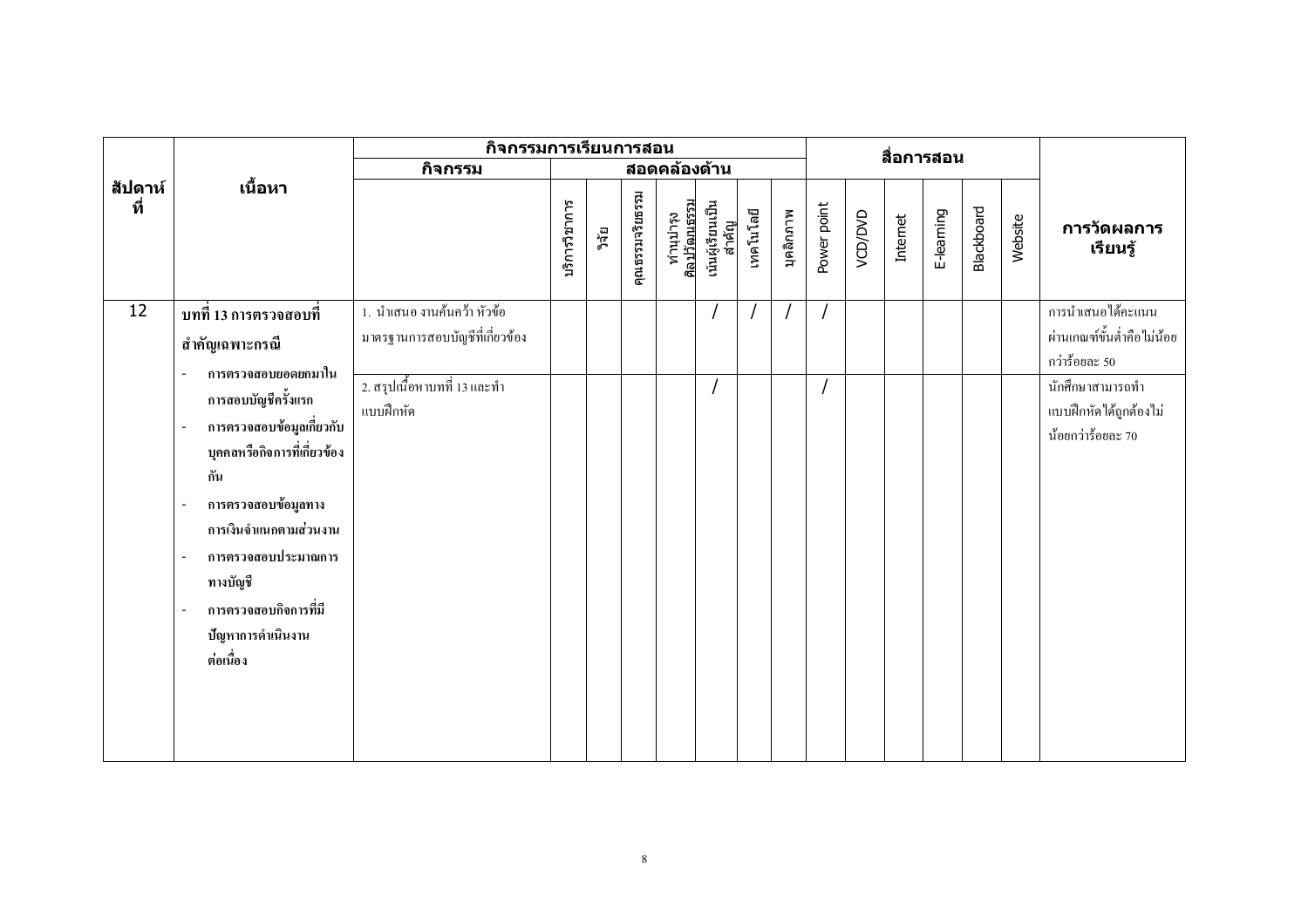|                |                                                                                              | กิจกรรมการเรียนการสอน                       |               |       |                 |                           |                           |           |           |             |         | สื่อการสอน |            |            |         |                                                                 |
|----------------|----------------------------------------------------------------------------------------------|---------------------------------------------|---------------|-------|-----------------|---------------------------|---------------------------|-----------|-----------|-------------|---------|------------|------------|------------|---------|-----------------------------------------------------------------|
|                |                                                                                              | กิจกรรม                                     |               |       |                 | สอดคล้องด้าน              |                           |           |           |             |         |            |            |            |         |                                                                 |
| สัปดาห์<br>ที่ | เนื้อหา                                                                                      |                                             | บริการวิชาการ | วิจัย | คุณธรรมจริยธรรม | ทำนุบำรุง<br>ศิลปวัฒนธรรม | เน้นผู้เรียนเป็น<br>สำคัญ | เทคโนโลยี | บุคลิกภาพ | Power point | VCD/DVD | Internet   | E-learning | Blackboard | Website | การวัดผลการ<br>เรียนรู้                                         |
| 13             | บทที่ 14 การตรวจสอบที่<br>สำคัญเพิ่มเติมและการเสร็จ<br>สิ้นงานสอบบัญชี<br>การตรวจสอบที่สำคัญ | 1. บรรยายเนื้อหาบทที่ 14 และทำ<br>แบบฝึกหัด |               |       |                 |                           | $\overline{1}$            |           |           |             |         |            |            |            |         | นักศึกษาสามารถทำ<br>แบบฝึกหัดใด้ถูกต้องไม่<br>น้อยกว่าร้อยละ 70 |
|                | เพิ่มเติม<br>การปฏิบัติงานในช่วงเสร็จ<br>$\overline{\phantom{a}}$<br>สิ้นงานสอบบัญชี         | 2. การจัดกลุ่มอภิปรายคำถามอัตนัย<br>ข้อ 5   |               |       |                 |                           | $\prime$                  |           |           |             |         |            |            |            |         |                                                                 |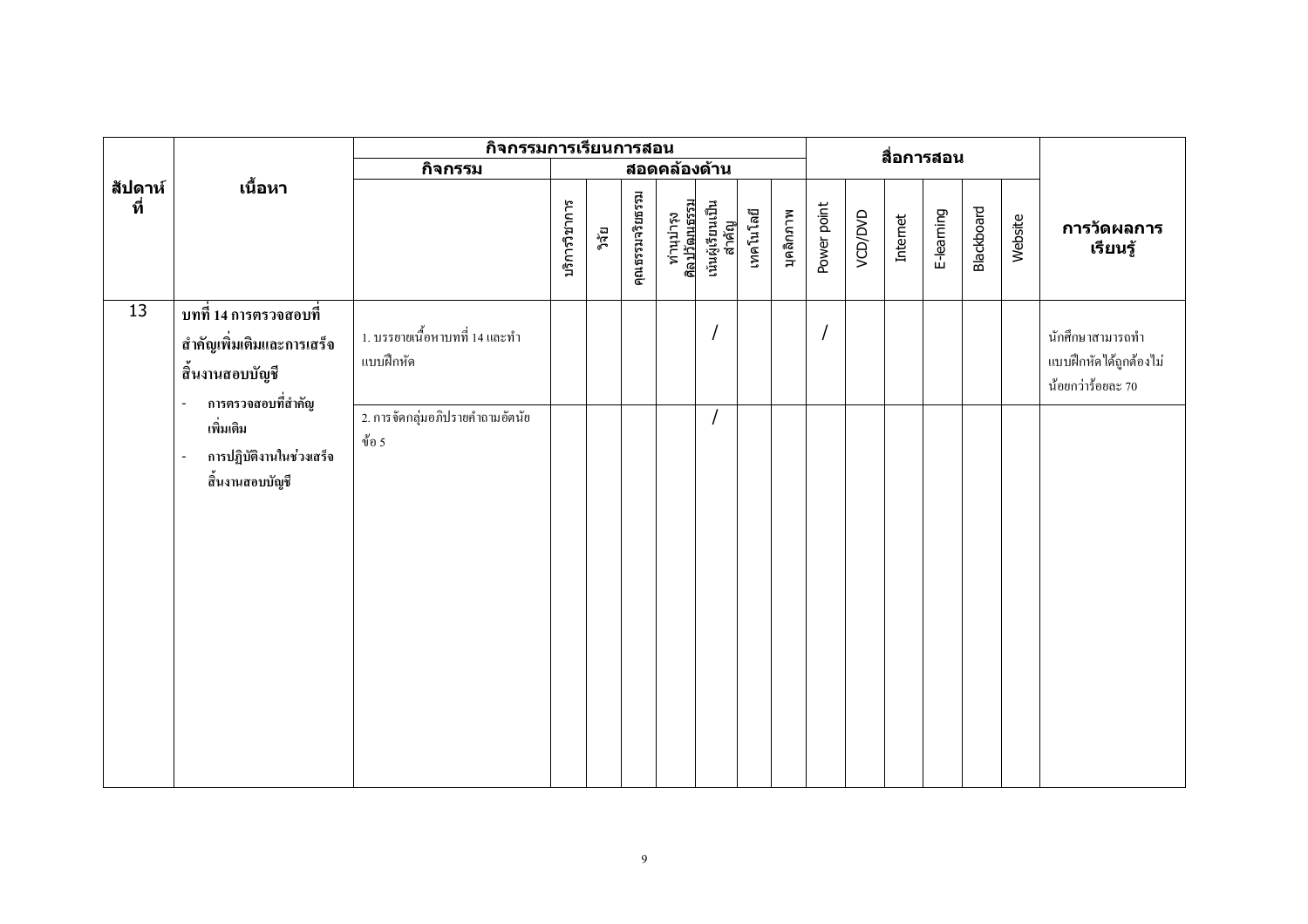|                |                                                                                                                                                            | กิจกรรมการเรียนการสอน<br>สื่อการสอน                                                               |               |       |                 |                           |                           |           |           |             |         |          |            |                   |         |                                                                 |
|----------------|------------------------------------------------------------------------------------------------------------------------------------------------------------|---------------------------------------------------------------------------------------------------|---------------|-------|-----------------|---------------------------|---------------------------|-----------|-----------|-------------|---------|----------|------------|-------------------|---------|-----------------------------------------------------------------|
|                |                                                                                                                                                            | กิจกรรม                                                                                           |               |       |                 | สอดคล้องด้าน              |                           |           |           |             |         |          |            |                   |         |                                                                 |
| สัปดาห์<br>ที่ | เนื้อหา                                                                                                                                                    |                                                                                                   | บริการวิชาการ | วิจัย | คุณธรรมจริยธรรม | ทำนุบำรุง<br>ศิลปวัฒนธรรม | เน้นผู้เรียนเป็น<br>สำคัญ | เทคโนโลยี | บุคลิกภาพ | Power point | VCD/DVD | Internet | E-learning | <b>Blackboard</b> | Website | การวัดผลการ<br>เรียนรู้                                         |
| 14             | บทที่ 15 รายงานของผู้สอบ<br>บัญชี<br>แนวคิดเกี่ยวกับรายงานของ<br>ผู้สอบบัญชี<br>รายงานของผู้สอบบัญชีแบบ<br>มาตรฐาน<br>หลักการเขียนรายงานของ<br>ผู้สอบบัญชี | 1. บรรยายเนื้อหาบทที่ 15 และทำ<br>แบบฝึกหัด                                                       |               |       |                 |                           |                           |           |           |             |         |          |            |                   |         | นักศึกษาสามารถทำ<br>แบบฝึกหัดได้ถูกต้องไม่<br>น้อยกว่าร้อยละ 70 |
| 15             | บทที่ 15 รายงานของผู้สอบ<br>บัญชี (ต่อ)<br>รายงานของผู้สอบบัญชีต่อ<br>ข้อมูลเปรียบเทียบ                                                                    | 1. บรรยายเนื้อหาบทที่ 15 และฝึกหัด<br>เขียนรายงานของผู้สอบบัญชี<br>2. มอบหมายงานค้นคว้า รายงานของ |               |       |                 |                           |                           |           |           |             |         |          |            |                   |         | นักศึกษาสามารถทำ<br>แบบฝึกหัดใค้ถูกต้องไม่<br>น้อยกว่าร้อยละ 70 |
|                |                                                                                                                                                            | ผู้สอบบัญชี                                                                                       |               |       |                 |                           |                           |           |           |             |         |          |            |                   |         |                                                                 |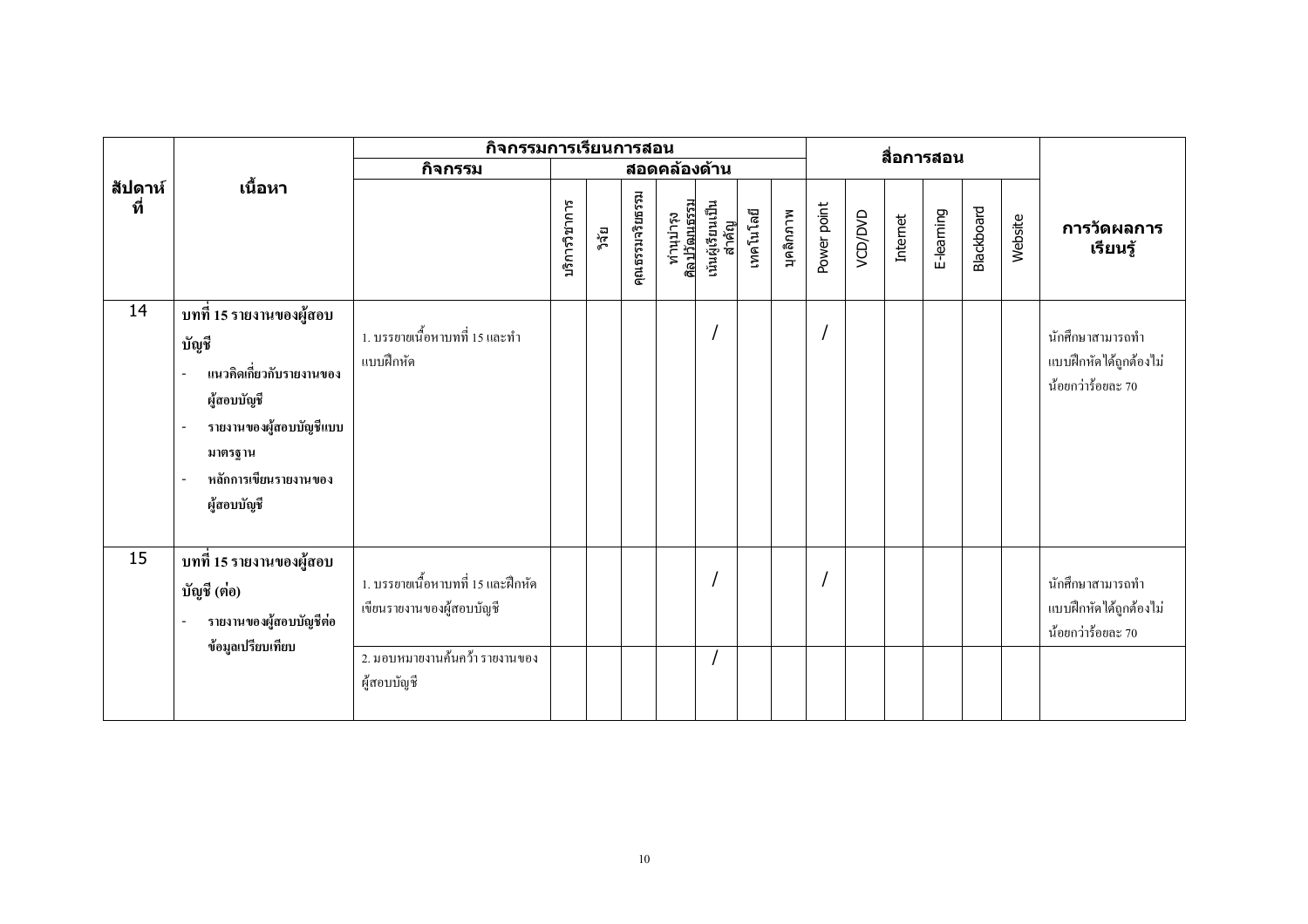|                |                                                                                                                                                                                                       | กิจกรรมการเรียนการสอน                       |               |       |                 |              |                                                        |           |           |             |         | สื่อการสอน |            |                   |         |                                                                 |
|----------------|-------------------------------------------------------------------------------------------------------------------------------------------------------------------------------------------------------|---------------------------------------------|---------------|-------|-----------------|--------------|--------------------------------------------------------|-----------|-----------|-------------|---------|------------|------------|-------------------|---------|-----------------------------------------------------------------|
|                |                                                                                                                                                                                                       | กิจกรรม                                     |               |       |                 | สอดคล้องด้าน |                                                        |           |           |             |         |            |            |                   |         |                                                                 |
| สัปดาห์<br>ที่ | เนื้อหา                                                                                                                                                                                               |                                             | บริการวิชาการ | วิจัย | คุณธรรมจริยธรรม |              | ทำนุบำรุง<br>ศิลปวัฒนธรรม<br>เน้นผู้เรียนเป็น<br>สำคัญ | เทคโนโลยี | บุคลิกภาพ | Power point | VCD/DVD | Internet   | E-learning | <b>Blackboard</b> | Website | การวัดผลการ<br>เรียนรู้                                         |
| 15             | บทที่ 16 บริการเกี่ยวเนื่อง<br>และบริการตรวจสอบอื่นของ<br>ผู้สอบบัญชี<br>แม่บทของมาตรฐานการ<br>สอบบัญชี<br>บริการเกี่ยวเนื่องของผู้สอบ<br>บัญชี<br>บริการตรวจสอบอื่นของ<br>ผู้สอบบัญชี                | 3. บรรยายเนื้อหาบทที่ 16 และทำ<br>แบบฝึกหัด |               |       |                 |              | $\prime$                                               |           |           |             |         |            |            |                   |         | นักศึกษาสามารถทำ<br>แบบฝึกหัดได้ถูกต้องไม่<br>น้อยกว่าร้อยละ 70 |
| 16             | บทที่ 17 การสอบบัญชีด้าน<br>คอมพิวเตอร์<br>การสอบบัญชีใน<br>$\overline{\phantom{a}}$<br>สภาพแวดล้อมของระบบ<br>สารสนเทศที่ใช้คอมพิวเตอร์<br>การควบคุมภายในของ <b>ระบบ</b><br>สารสนเทศที่ใช้คอมพิวเตอร์ | 1. บรรยายเนื้อหาบทที่ 17 และทำ<br>แบบฝึกหัด |               |       |                 |              |                                                        |           |           |             |         |            |            |                   |         | นักศึกษาสามารถทำ<br>แบบฝึกหัดใค้ถูกต้องไม่<br>น้อยกว่าร้อยละ 70 |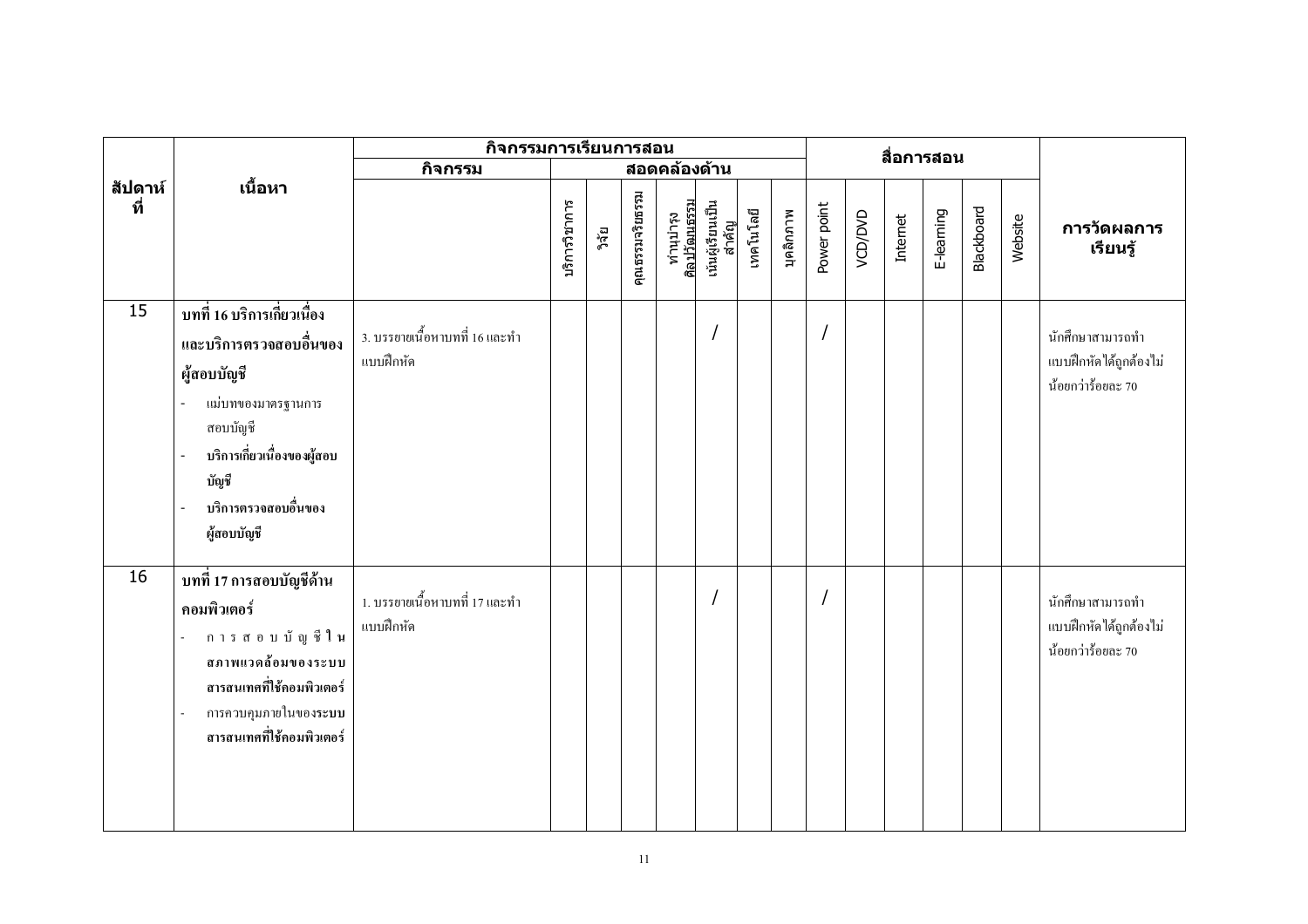|                |                                                                                                                                                                                                                                                                                           |                                             |               |       | ี้กิจกรรมการเรียนการสอน |                           |                           |           |           |             |         | สื่อการสอน |            |                   |         |                                                                 |
|----------------|-------------------------------------------------------------------------------------------------------------------------------------------------------------------------------------------------------------------------------------------------------------------------------------------|---------------------------------------------|---------------|-------|-------------------------|---------------------------|---------------------------|-----------|-----------|-------------|---------|------------|------------|-------------------|---------|-----------------------------------------------------------------|
|                |                                                                                                                                                                                                                                                                                           | กิจกรรม                                     |               |       |                         | ีสอดคล้องด้าน             |                           |           |           |             |         |            |            |                   |         |                                                                 |
| สัปดาห์<br>ที่ | เนื้อหา                                                                                                                                                                                                                                                                                   |                                             | บริการวิชาการ | วิจัย | คุณธรรมจริยธรรม         | ทำนุบำรุง<br>ศิลปวัฒนธรรม | เน้นผู้เรียนเป็น<br>สำคัญ | เทคโนโลยี | บุคลิกภาพ | Power point | VCD/DVD | Internet   | E-learning | <b>Blackboard</b> | Website | การวัดผลการ<br>เรียนรู้                                         |
| 16             | ิบทที่ 18 การสอบบัญชีภาษี<br>อากร<br>แนวคิดเกี่ยวกับผู้สอบบัญชี<br>$\overline{a}$<br>ภาษีอากร<br>การปฏิบัติงานสอบบัญชีภาษี<br>อากร<br>รายงานการตรวจสอบและ<br>$\overline{\phantom{a}}$<br>รับรองบัญชี<br>ประกาศอธิบดีกรมสรรพากร<br>$\blacksquare$<br>เกี่ยวกับการตรวจสอบและ<br>รับรองบัญชี | 1. บรรยายเนื้อหาบทที่ 18 และทำ<br>แบบฝึกหัด |               |       |                         |                           |                           |           |           |             |         |            |            |                   |         | นักศึกษาสามารถทำ<br>แบบฝึกหัดได้ถูกต้องไม่<br>น้อยกว่าร้อยละ 70 |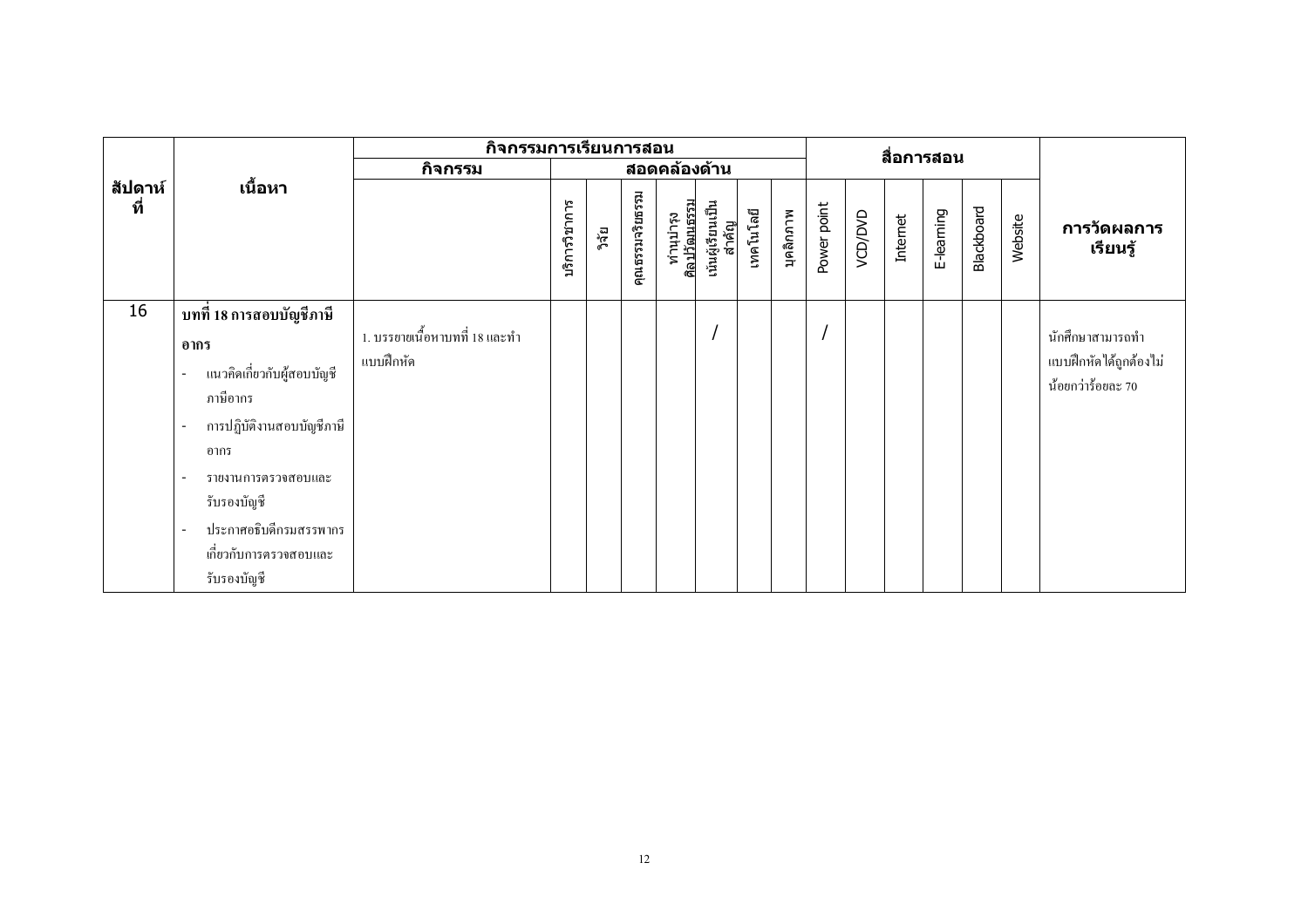#### การวัดผล

- คะแนนระหว่างภาค 60% แบ่งเป็น  $\overline{1}$ .
	- แบบฝึกหัด รายงานการค้นคว้า และการนำเสนอ  $20%$
	- $\bullet$  สอบกลางภาค  $40%$
- คะแนนสอบปลายภาค 2.  $40%$

#### การประเมินผล

□ อิงเกณฑ์

อิงกลุ่ม

| นศ.ตั้งแต่รหัส 47 ลงไป |            | นศ.ตั้งแต่รหัส 48 ขึ้น ไป |            |
|------------------------|------------|---------------------------|------------|
| ระดับคะแนน             | ค่าร้อยละ  | ระดับคะแนน                | ค่าร้อยละ  |
| A                      | $90 - 100$ | $\mathsf{A}$              | $90 - 100$ |
| $\overline{B}$         | 85-89      | $\ddot{}$<br>B            | 85-89      |
| B                      | 75-84      | B                         | 75-84      |
| C                      | $70 - 74$  | $\mathcal{C}$             | $70 - 74$  |
| $\mathcal{C}$          | $60 - 69$  | C                         | 60-69      |
| D                      | 55-59      | D                         | 55-59      |
| D                      | $50 - 54$  | D                         | $50 - 54$  |
| E                      | $0 - 49$   | F                         | $0 - 49$   |

## แหล่งอ้างอิง

- ้ตำราหลักที่ใช้  $1.$ 
	- ึการสอบบัญชี (พ.ศ. 2550) : ผศ. นิพันธ์ เห็นโชคชัยชนะ และ ผศ. คร. ศิลปพร ศรีจั่นเพชร  $\bullet$
- Website ที่อ้างอิง  $2<sup>1</sup>$ 
	- เว็บไซด์ของสภาวิชาชีพบัญชีแห่งประเทศไทย www.fap.or.th:
	- เว็บไซด์ของ Committee of Sponsoring Organization of the Treadway www.coso.org: Commission
	- www.cgthailand.org: เว็บไซด์เกี่ยวกับการกำกับดูแลในประเทศไทย
	- เว็บไซด์ตลาดหลักทรัพย์แห่งประเทศไทย www.set.or.th:
	- เว็บไซด์คณะกรรมการกำกับหลักทรัพย์และตลาดหลักทรัพย์ www.sec.or.th: